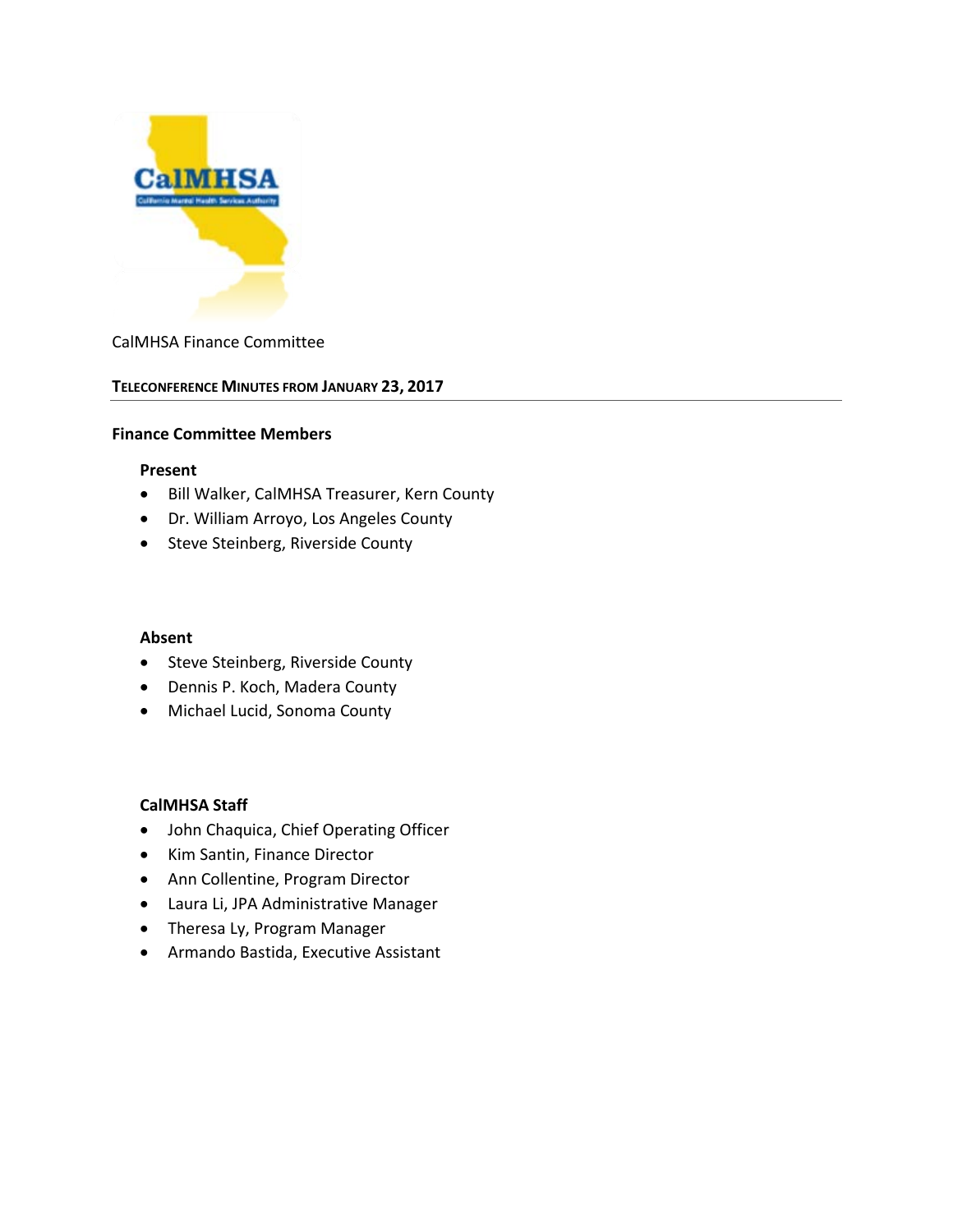# 1. **Call to Order**

The CalMHSA Finance Committee teleconference was called to order at 3:05 p.m. on January 23, 2017 by Finance Committee Chair Bill Walker, Kern County.

# 2. **Roll Call and Public Comment Instructions**

JPA Administrative Manager, Laura Li, CalMHSA, called roll and a quorum was not established. All participants were asked to introduce themselves. Treasurer, Bill Walker, Kern County, proceeded to review the public comment instructions, noting that items not on the agenda would be reserved for public comment at the end of the meeting.

### 3. **Consent Calendar**

Treasurer, Bill Walker asked the committee for any changes to the following items:

### Routine Matters:

• Minutes from the December 5, 2016 Finance Committee Teleconference

# Reports/Correspondence

- CalMHSA Revenue and Expenditure Report for Fiscal Year Ended June 30, 2016 Report to California Department of Health Care Services (CDHCS)
- Treasurer's Report as of December 2016

Kim Santin, Finance Director, gave an overview of the CalMHSA revenue and expenditure report to California Department of Health Care Services which will be distributed to Board members.

### **Action: Approval of the consent calendar.**

# **No action taken due to the lack of a quorum.**

Public comment was heard from the following individual(s): *None*

# 4. **Cash Flow Management**

Treasurer, Bill Walker went over the staff report and the cash balance spreadsheet on page 16. The committee requested clarification on projected cash flow and Phase I obligations. Kim Santin, Finance Director, detailed the projected cash balance of \$3.4M as of June, which does not offset the \$5M minimum required to fund CalMHSA. Ms. Santin also noted that the Phase I, University of California contract has yet to be closed out as staff is waiting on submittal of supplemental documents supporting a \$297k invoice. Those funds are obligated and expected to be paid out within the next month or so.

### **Action: For information and discussion.**

**No action taken due to the lack of a quorum.**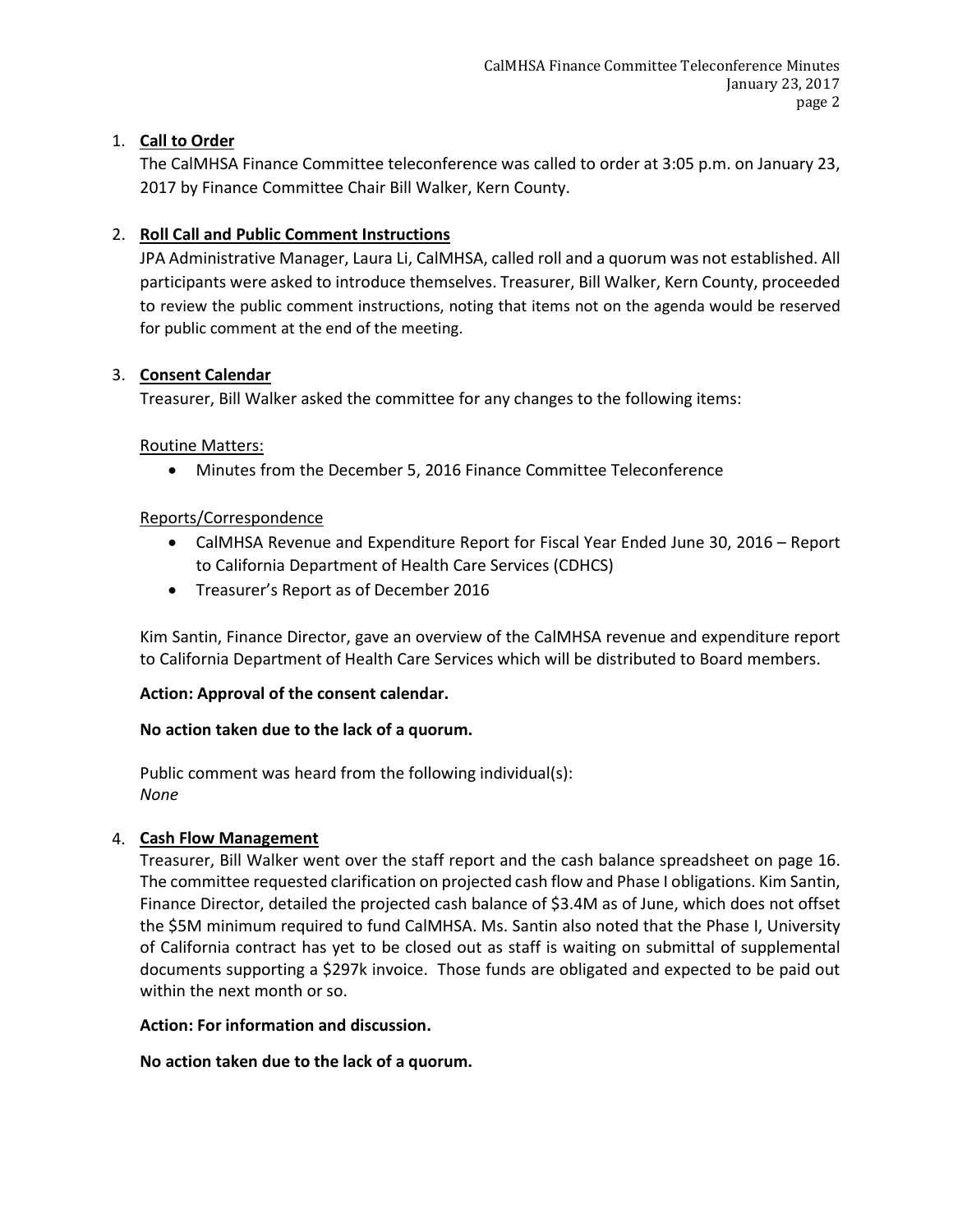Public comment was heard from the following individual(s):

*None*

## 5. **CalMHSA Financial Statement for Quarter Ending December 31, 2016**

Treasurer, Bill Walker, did an overview of the financial statements and referred to pages 19-22 of the packet.

Staff provided clarity of actual balances and state hospital program funding. As a matter of background, staff provided the committee with an overview of the program, methodology used to develop the fees structure for county participation and actual fund balance to date.

# **Action: Approval of the CalMHSA Financial Statement for the quarter ending December 31, 2016 for presentation at the next scheduled Board of Directors meeting.**

**No action taken due to the lack of a quorum.** 

Public comment was heard from the following individual(s):

*None*

### 6. **Complexities Related to Non-paying Counties**

Treasurer, Bill Walker provided a review of the complexities related to non-paying counties, to include two recommendations as potential solutions. As discussion ensued, committee members expressed the concern for recommendation one (1) with putting counties in a position status of good standing or not. The alternative to recommendation one (1), led to confusion and asked it be removed. The members brainstormed on potential solutions and proceed to request that staff clarify the programs which are opt-in/out in an effort to determine who is considered non-paying in addition to outlining all CalMHSA programs and discern which one provide direct vs indirect benefit to the members.

Given the extensive discussion, the committee determined they were not prepared to move this item forward, therefore agreed to schedule a committee meeting in February to continue discussions.

**Action: Discuss and approve the proposed solutions for addressing the issue of member counties benefitting from certain CalMHSA managed programs, of which they do not financially contribute.**

### **No action taken due to the lack of a quorum.**

Public comment was heard from the following individual(s): *None*